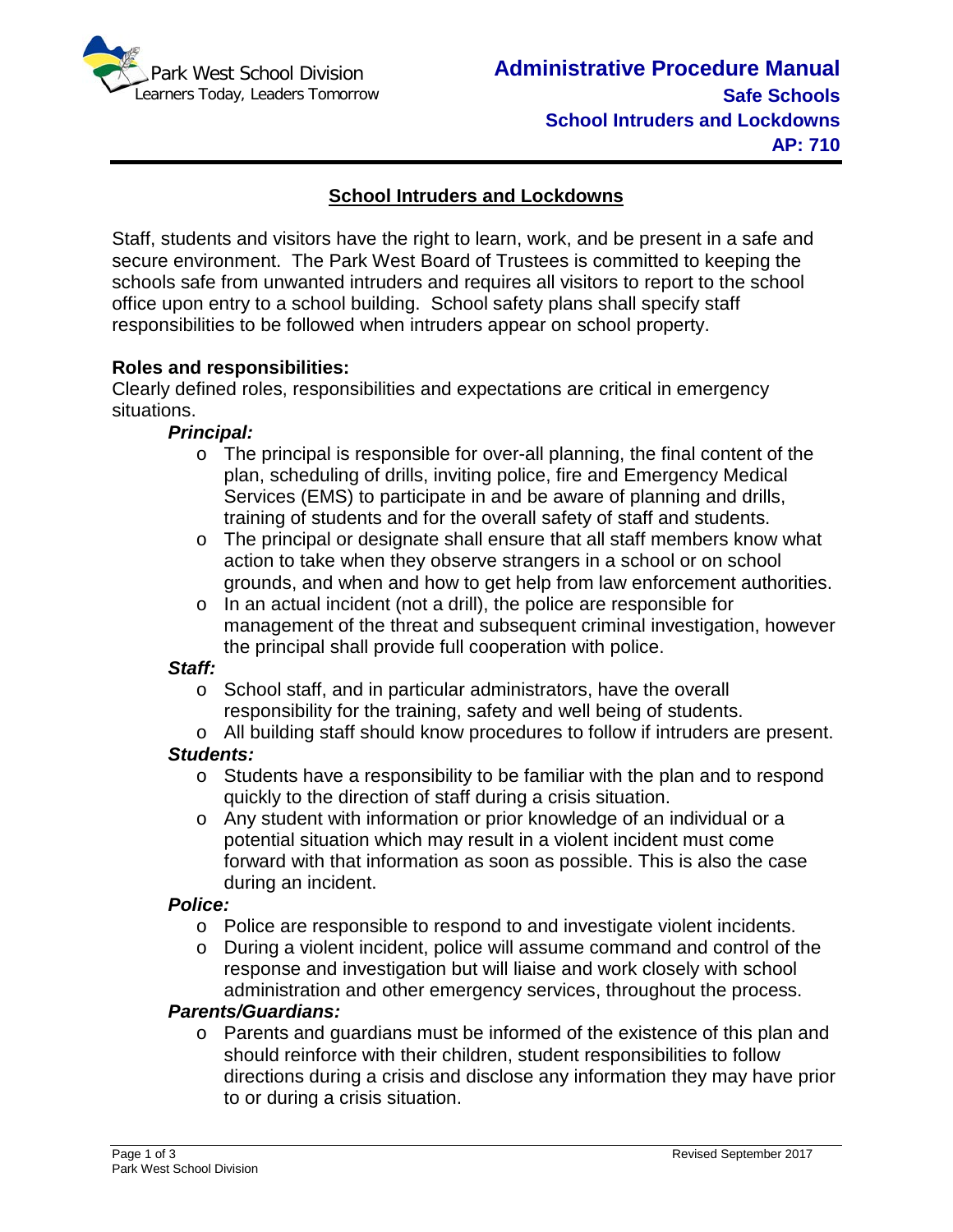

## **Steps for responding to unknown or unwanted visitors:**

- 1. All visitors are expected to make their presence in a school known to the principal or designate.
- 2. If safe to do so, staff members may engage any visitors who are not accompanied by a staff member or designated individual. This can be done by offering to help or escort the unidentified person to the main office.
- 3. Should staff efforts meet resistance or in the event of a potential threat, **do not confront** the person. Notify the principal or designate or office immediately.
- 4. Administrators or designates will assess the situation. If safe and reasonable to do so, the principal or designate shall promptly attempt to expel from school premises any individual he/she thinks might disrupt normal school operations, threaten the health and safety of students or staff, or cause property damage.
- 5. If administrators suspect potential danger, action should be taken to protect the safety and welfare of students and staff:
	- a. The unidentified or unwanted person will be asked to leave.
	- b. If resistance emerges or risk is present, including suspicion of a weapon, call 911, and contact the Superintendent or designate.
	- c. In the event of an immediate threat, the staff and student response may involve both lockdowns and evacuation. A security threat could be potentially from an intruder to the school, a student, or staff member, which could result in physical harm to anyone in the building.
- 6. Lockdowns:
	- a. Call for lockdown with an announcement using the term "Lockdown" repeatedly. Lockdowns should only be used when there is a major incident or threat of school violence within the school, or in relation to the school. A lockdown procedure will be activated when ensuring student safety requires prohibited movement and visibility within the building/classroom**.** The procedure for a lockdown is as follows:
		- Move students to classrooms or other designated secure areas
		- Once inside a secure area, staff and students should:
			- o lock doors
			- o barricade and fortify the door using furniture, cabinets, etc.
			- o stay away from doors and windows
			- o turn off lights
			- o close blinds
			- o beware of sight lines
			- o if there is a window in the classroom door, consider covering window
			- o take cover if available (get behind something solid)
			- o remain absolutely quiet
			- o teachers take attendance
			- o no cell phone use unless necessary to communicate regarding the incident. Cell phones should be shut off or put on vibrate.